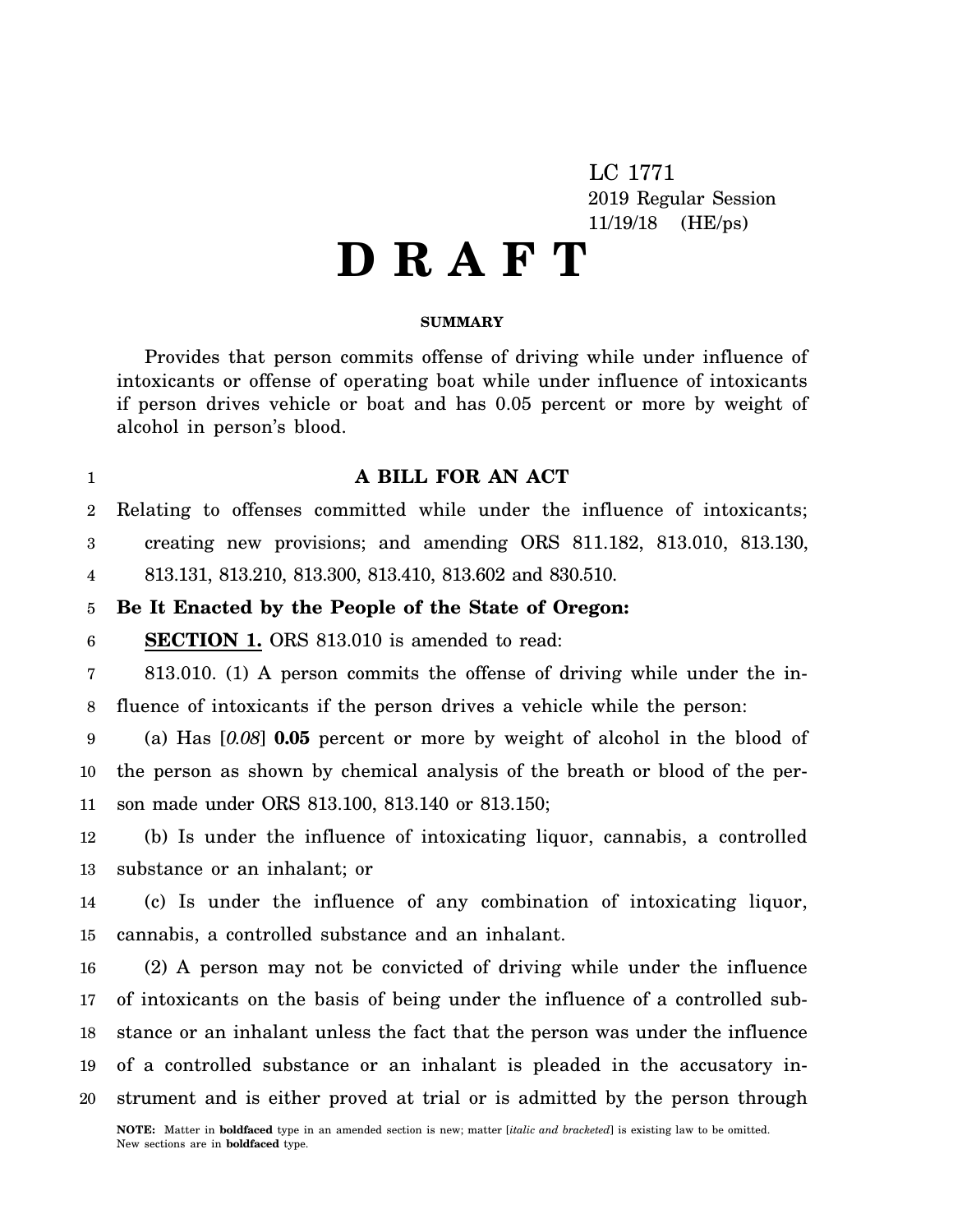1 a guilty plea.

2 3 (3) A person convicted of the offense described in this section is subject to ORS 813.020 in addition to this section.

4 5 6 7 (4) Except as provided in subsection (5) of this section, the offense described in this section, driving while under the influence of intoxicants, is a Class A misdemeanor and is applicable upon any premises open to the public.

8 9 10 11 12 13 (5)(a) Driving while under the influence of intoxicants is a Class C felony if the current offense was committed in a motor vehicle and the person has, at least three times in the 10 years prior to the date of the current offense, been convicted of, or been found to be within the jurisdiction of the juvenile court for an act that if committed by an adult would be, any of the following offenses in any combination:

14 (A) Driving while under the influence of intoxicants in violation of:

15 (i) This section; or

16 (ii) The statutory counterpart to this section in another jurisdiction.

17 18 19 20 (B) A driving under the influence of intoxicants offense in another jurisdiction that involved the impaired driving or operation of a vehicle, an aircraft or a boat due to the use of intoxicating liquor, cannabis, a controlled substance, an inhalant or any combination thereof.

21 22 23 (C) A driving offense in another jurisdiction that involved operating a vehicle, an aircraft or a boat while having a blood alcohol content above that jurisdiction's permissible blood alcohol content.

24 25 26 27 28 29 (b) For the purposes of paragraph (a) of this subsection, a conviction or adjudication for a driving offense in another jurisdiction based solely on a person under 21 years of age having a blood alcohol content that is lower than the permissible blood alcohol content in that jurisdiction for a person 21 years of age or older does not constitute a prior conviction or adjudication.

30 31 (6) In addition to any other sentence that may be imposed, the court shall impose one or more of the following fines on a person convicted of driving

[2]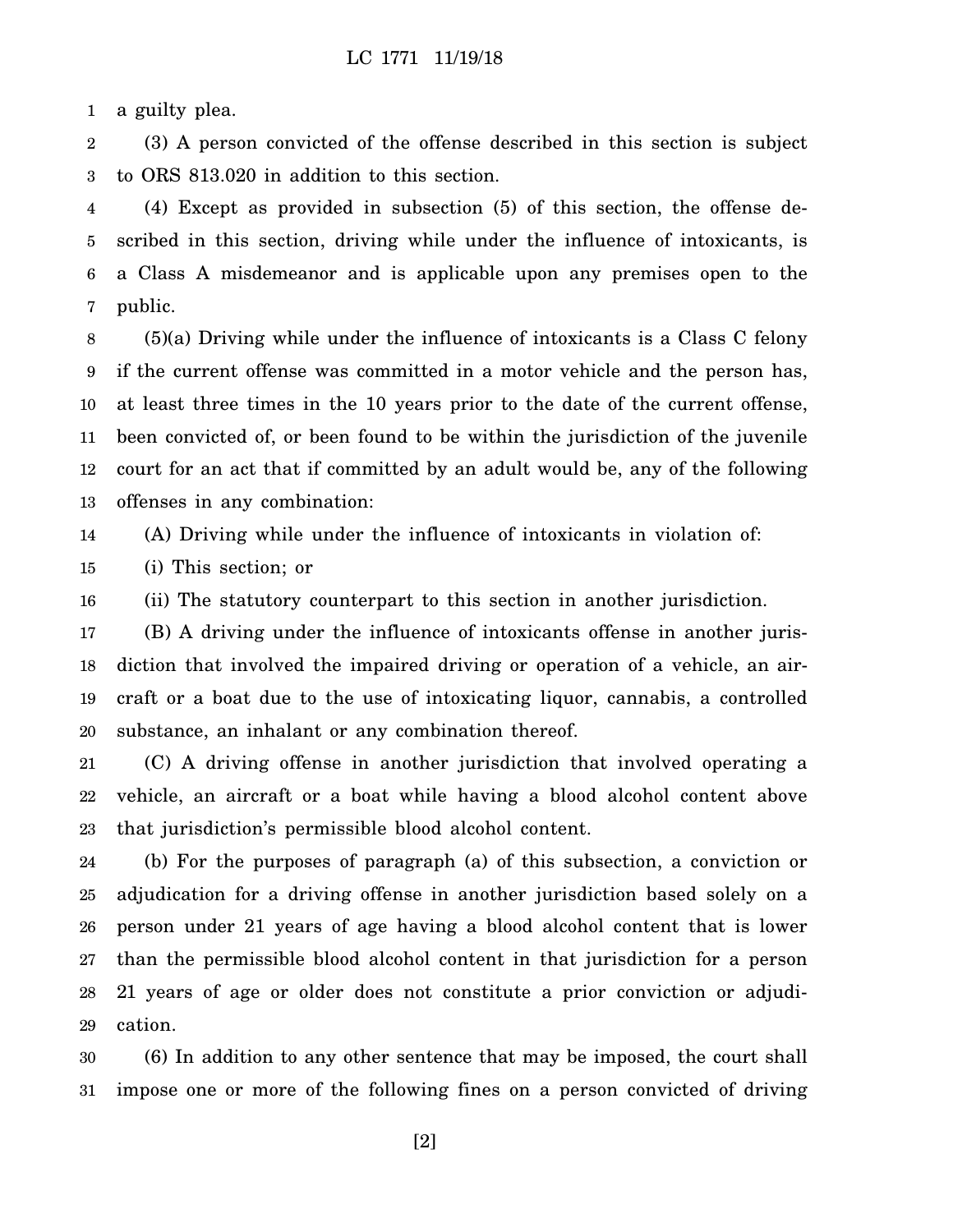1 while under the influence of intoxicants as follows:

2 (a) For a person's first conviction, a minimum of \$1,000.

3 (b) For a person's second conviction, a minimum of \$1,500.

4 5 (c) For a person's third or subsequent conviction, a minimum of \$2,000 if the person is not sentenced to a term of imprisonment.

6 7 8 9 (d) For a person who drives a vehicle while the person has 0.15 percent or more by weight of alcohol in the blood of the person as shown by chemical analysis of the breath or blood of the person made under ORS 813.100, 813.140 or 813.150, a minimum of \$2,000.

10 11 12 (7) Notwithstanding ORS 161.635, \$10,000 is the maximum fine that a court may impose on a person convicted of driving while under the influence of intoxicants if:

13 (a) The current offense was committed in a motor vehicle; and

14 15 16 (b) There was a passenger in the motor vehicle who was under 18 years of age and was at least three years younger than the person driving the motor vehicle.

17 18 **SECTION 2.** ORS 811.182, as amended by section 13, chapter 76, Oregon Laws 2018, is amended to read:

19 20 21 22 23 811.182. (1) A person commits the offense of criminal driving while suspended or revoked if the person violates ORS 811.175 and the suspension or revocation is one described in this section, or if the hardship permit violated is based upon a suspension or revocation described in subsection (3) or (4) of this section.

24 25 (2) Affirmative defenses to the offense described in this section are established under ORS 811.180.

26 27 28 29 30 31 (3) The offense described in this section, criminal driving while suspended or revoked, is a Class B felony if the suspension or revocation resulted from any degree of murder, manslaughter, criminally negligent homicide or assault resulting from the operation of a motor vehicle, if the suspension or revocation resulted from aggravated vehicular homicide or aggravated driving while suspended or revoked or if the revocation resulted from a conviction

[3]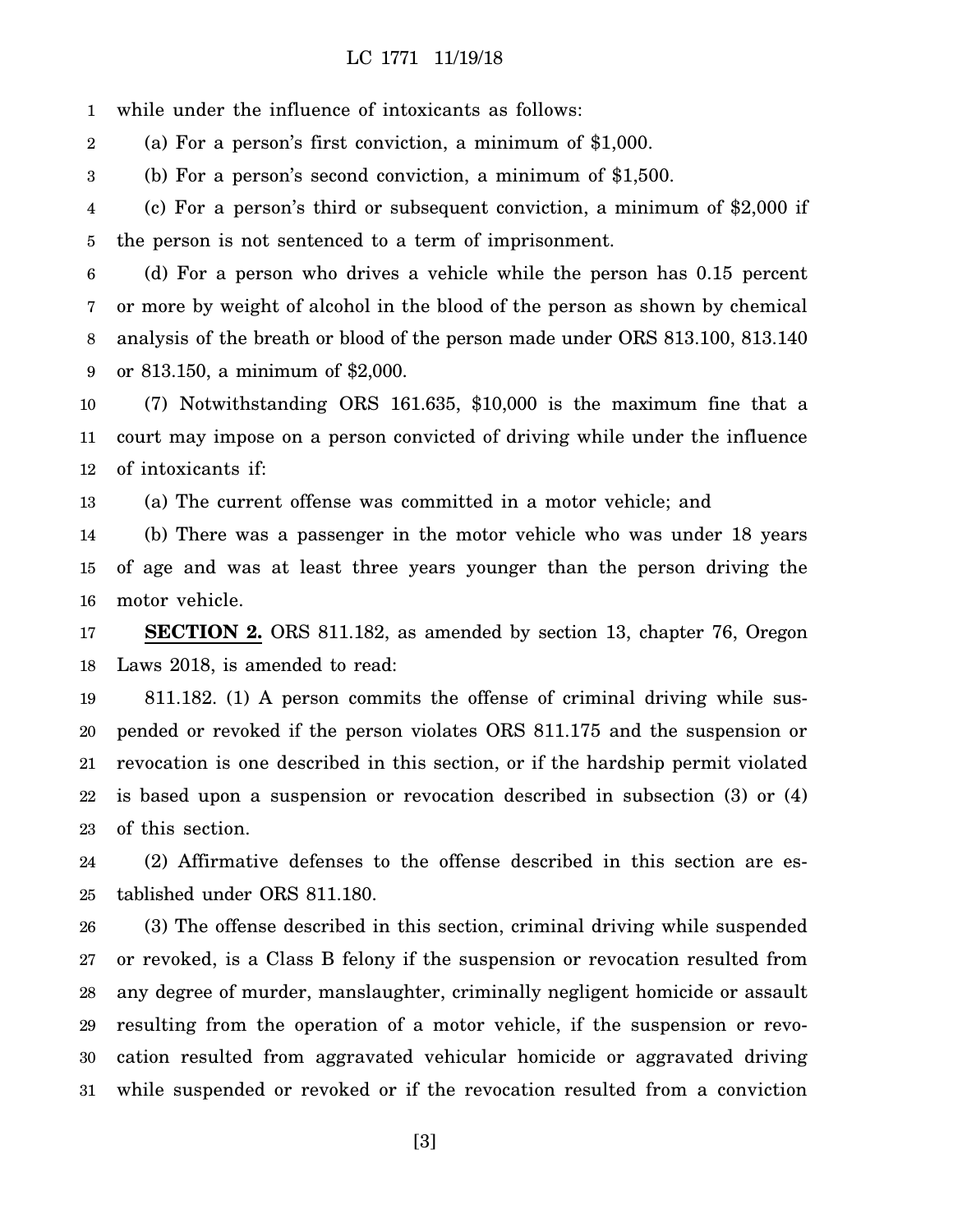1 for felony driving while under the influence of intoxicants.

2 3 4 (4) The offense described in this section, criminal driving while suspended or revoked, is a Class A misdemeanor if the suspension or revocation is any of the following:

5 6 7 (a) A suspension under ORS 809.411 (2) resulting from commission by the driver of any degree of recklessly endangering another person, menacing or criminal mischief, resulting from the operation of a motor vehicle.

8 9 10 (b) A suspension under ORS 813.410 resulting from refusal to take a test prescribed in ORS 813.100 or for taking a breath or blood test the result of which discloses a blood alcohol content of:

11 12 (A) [*0.08*] **0.05** percent or more by weight if the person was not driving a commercial motor vehicle;

13 14 (B) 0.04 percent or more by weight if the person was driving a commercial motor vehicle; or

15 (C) Any amount if the person was under 21 years of age.

16 17 (c) A suspension of commercial driving privileges under ORS 809.510 resulting from failure to perform the duties of a driver under ORS 811.700.

18 19 20 21 22 (d) A suspension of commercial driving privileges under ORS 809.510 (6) where the person's commercial driving privileges have been suspended or revoked by the other jurisdiction for failure of or refusal to take a chemical test to determine the alcoholic content of the person's blood under a statute that is substantially similar to ORS 813.100.

23 (e) A suspension of commercial driving privileges under ORS 809.520.

24 25 (f) A revocation resulting from habitual offender status under ORS 809.640.

26 27 28 (g) A suspension resulting from any crime punishable as a felony with proof of a material element involving the operation of a motor vehicle, other than a crime described in subsection (3) of this section.

29 30 (h) A suspension for failure to perform the duties of a driver under ORS 811.705.

31 (i) A suspension for reckless driving under ORS 811.140.

[4]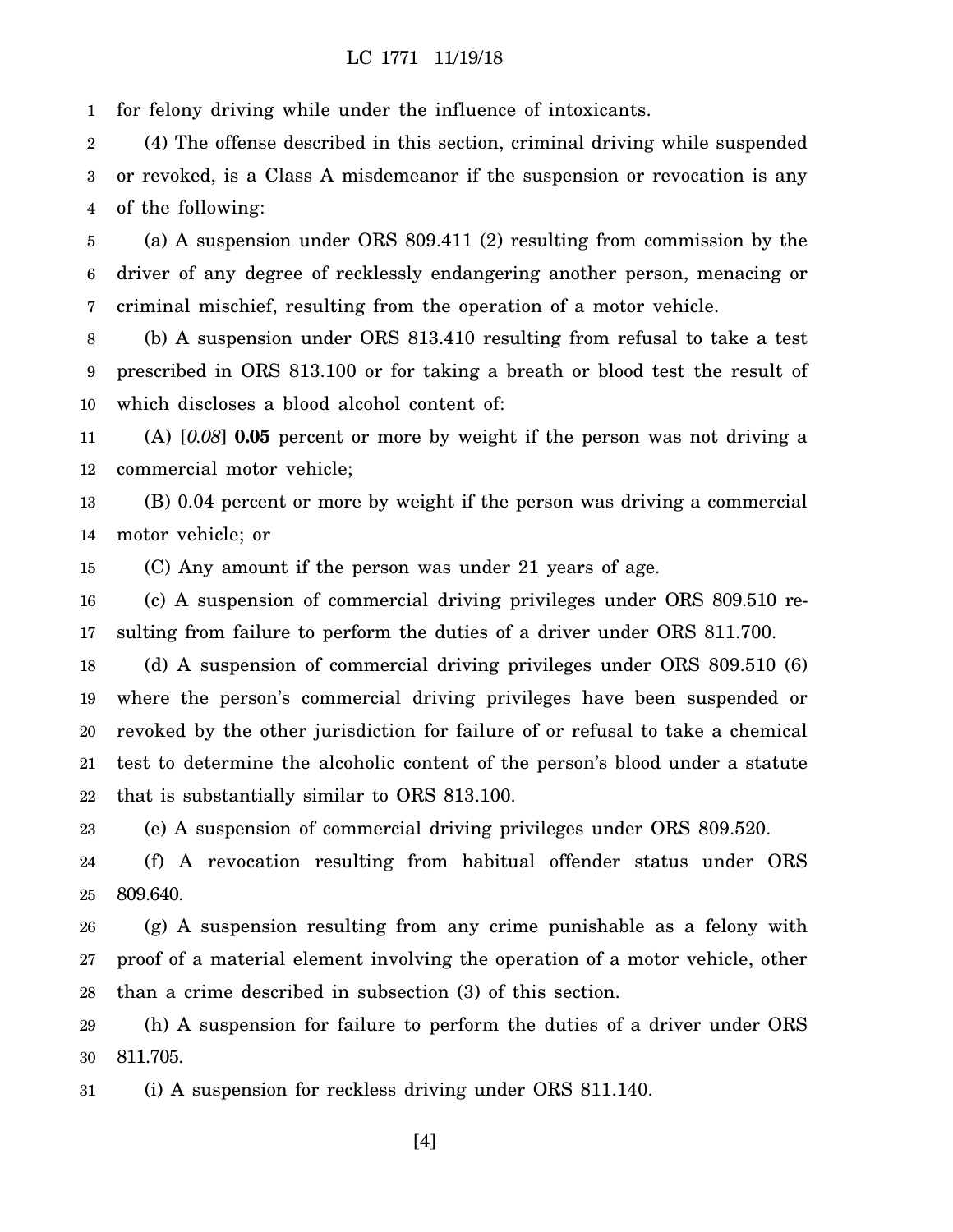1 2 (j) A suspension for fleeing or attempting to elude a police officer under ORS 811.540.

3 4 (k) A suspension or revocation resulting from misdemeanor driving while under the influence of intoxicants under ORS 813.010.

5 6 (L) A suspension for use of a motor vehicle in the commission of a crime punishable as a felony.

7 8 9 10 11 12 (5) In addition to any other sentence that may be imposed, if a person is convicted of the offense described in this section and the underlying suspension resulted from driving while under the influence of intoxicants, the court shall impose a minimum fine of at least \$1,000 if it is the person's first conviction for criminal driving while suspended or revoked and a minimum fine of at least \$2,000 if it is the person's second or subsequent conviction.

13 14 15 (6)(a) The Oregon Criminal Justice Commission shall classify a violation of this section that is a felony as crime category 4 of the rules of the commission.

16 17 18 19 (b) Notwithstanding paragraph (a) of this subsection, the commission shall classify a violation of this section that is a felony as crime category 6 of the rules of the commission, if the suspension or revocation resulted from:

20 21 22 (A) Any degree of murder, manslaughter or criminally negligent homicide or an assault that causes serious physical injury, resulting from the operation of a motor vehicle; or

23 24 (B) Aggravated vehicular homicide or aggravated driving while suspended or revoked.

25 **SECTION 3.** ORS 813.130 is amended to read:

26 27 28 813.130. This section establishes the requirements for information about rights and consequences for purposes of ORS 813.100 and 813.410. The following apply to the information about rights and consequences:

29 30 31 (1) The information about rights and consequences shall be substantially in the form prepared by the Department of Transportation. The department may establish any form it determines appropriate and convenient.

[5]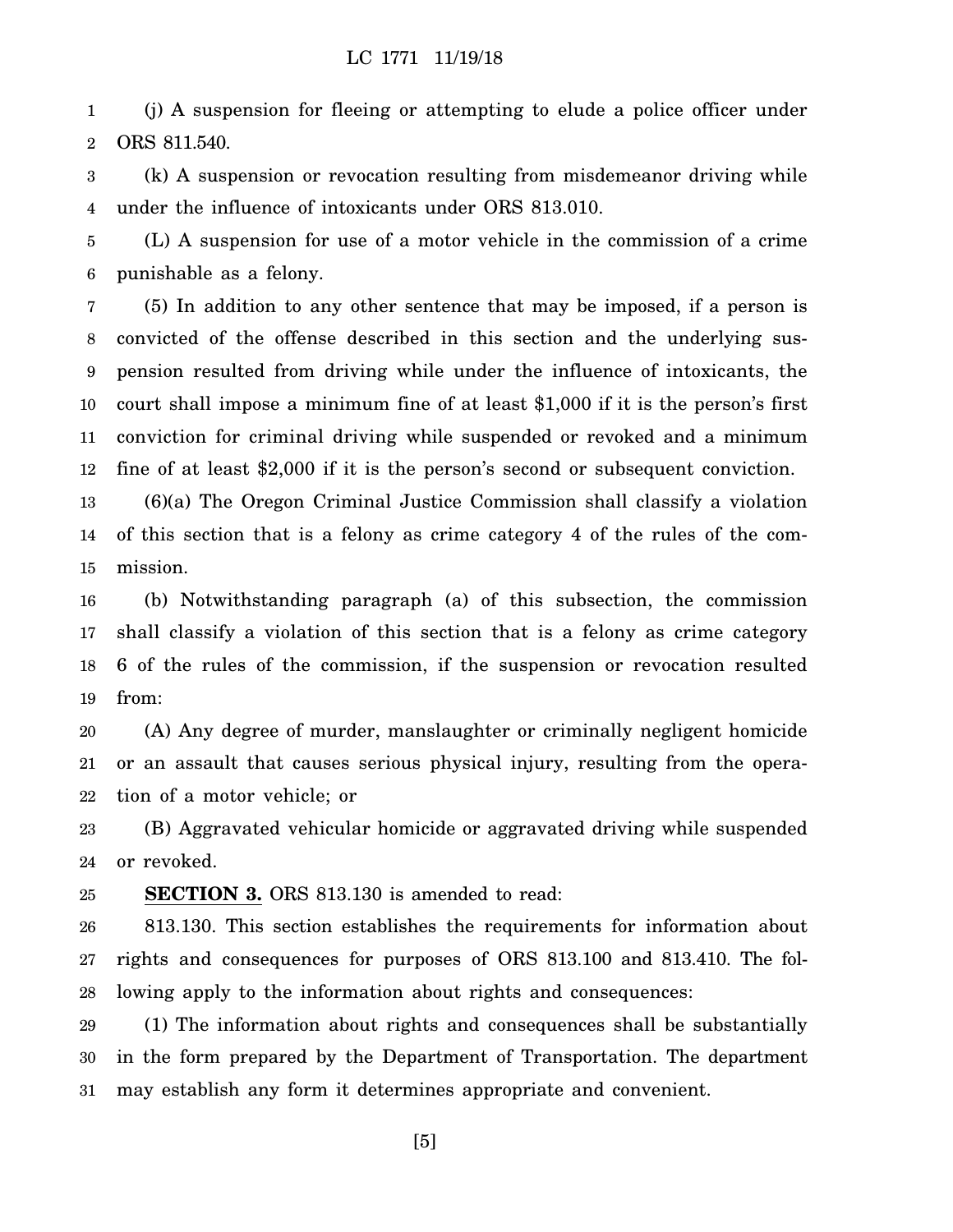1 2 (2) The information about rights and consequences shall be substantially as follows:

3 4 5 6 7 (a) Driving under the influence of intoxicants is a crime in Oregon, and the person is subject to criminal penalties if a test under ORS 813.100 shows that the person is under the influence of intoxicants. If the person refuses a test or fails, evidence of the refusal or failure may also be offered against the person.

8 9 10 11 (b) The person will fail a test under ORS 813.100 for purposes of criminal penalties if the test discloses a blood alcohol content of [*0.08*] **0.05** percent or more by weight. The person will fail a test for purposes of the Motorist Implied Consent Law if the test discloses a blood alcohol content of:

12 13 (A) [*0.08*] **0.05** percent or more by weight if the person was not driving a commercial motor vehicle;

14 15 (B) 0.04 percent or more by weight if the person was driving a commercial motor vehicle; or

16 (C) Any amount if the person was under 21 years of age.

17 18 19 20 (c) If the person refuses or fails a test under ORS 813.100, the person's driving privileges will be suspended. The outcome of a criminal charge for driving under the influence of intoxicants will not affect the suspension. The suspension will be substantially longer if the person refuses a test.

21 22 23 24 (d) If the person refuses a test or fails a breath test under ORS 813.100 and has an Oregon driver license or permit, the license or permit will be taken immediately and, unless the person does not currently have full valid driving privileges, a temporary driving permit will be issued to the person.

25 26 27 (e) If the person refuses a test under ORS 813.100, the person is not eligible for a hardship permit for at least 90 days, and possibly for three years, depending on the following factors set forth in ORS 813.430:

28 29 30 31 (A) Whether the person is presently participating in a driving while under the influence of intoxicants diversion program in this state or in any similar alcohol or drug rehabilitation program in this or another jurisdiction; or (B) Whether within the five years preceding the date of arrest any of the

[6]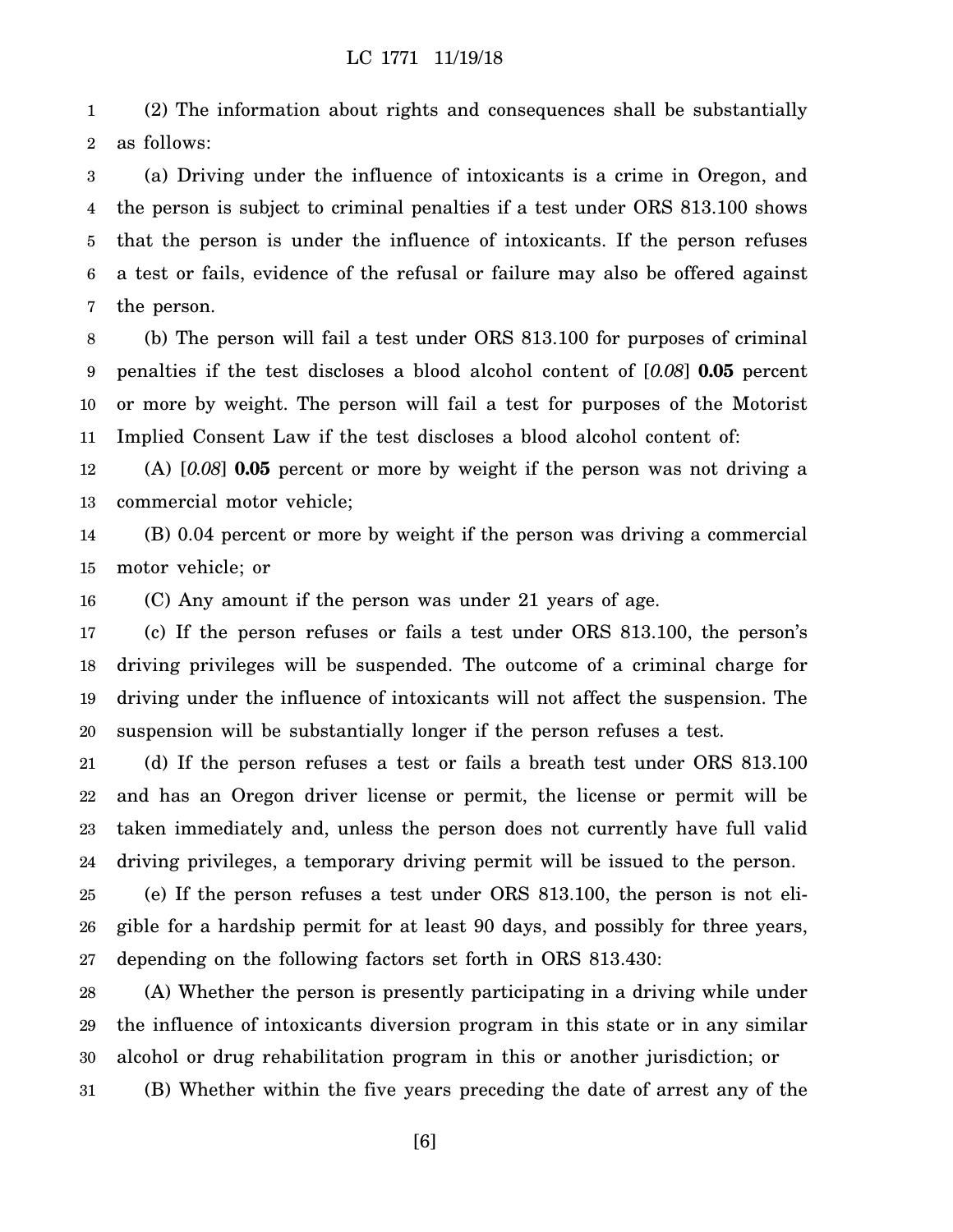1 following occurred:

2 3 (i) A suspension of the person's driving privileges under ORS 813.410 or 482.540 (1981 Replacement Part) became effective;

4 5 6 (ii) The person was convicted of driving while under the influence of intoxicants in violation of ORS 813.010 or the statutory counterpart to ORS 813.010 in another jurisdiction, as described in ORS 813.430;

7 8 9 (iii) The person was convicted of driving while under the influence of intoxicants in violation of a municipal ordinance in this state or another jurisdiction, as described in ORS 813.430; or

10 11 12 13 (iv) The person commenced participating in a driving while under the influence of intoxicants diversion program in this state or in any similar alcohol or drug rehabilitation program in this or another jurisdiction, as described in ORS 813.430.

14 15 16 (f) If the person refuses a breath test under ORS 813.100, or refuses a urine test under ORS 813.131 and 813.132, the person is subject to a fine of at least \$500 and not more than \$1,000.

17 18 19 20 (g) After taking a test under ORS 813.100, the person will have a reasonable opportunity, upon request, for an additional chemical test for blood alcohol content to be performed at the person's own expense by a qualified individual of the person's choosing.

21 22 23 24 25 26 (h) The person has a right to a hearing to challenge the validity of the suspension before the suspension becomes effective. The person must make a written request to the department for such a hearing. If the person wins at the hearing, the person's driving privileges will not be suspended. If the person loses at the hearing, the suspension will remain in effect during any court review of the hearing.

27 28 29 30 (i) If the person is issued a temporary driving permit under ORS 813.100, the information provided to the person shall include the number of hours before the driving permit will be effective and the number of days the permit will be effective.

31 (j) The information provided to the person shall include the number of

[7]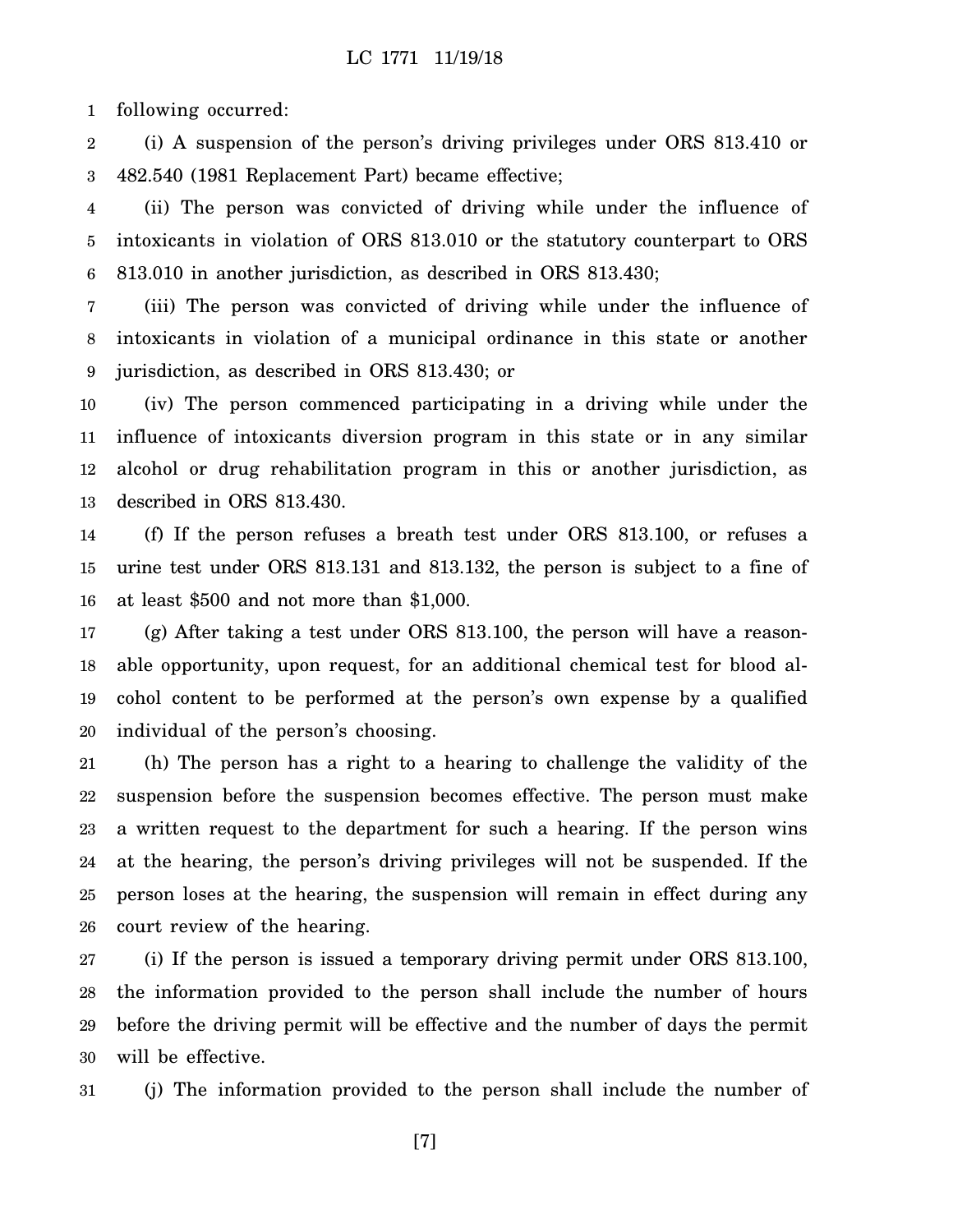1 days within which a person must request a hearing under ORS 813.410.

2 3 (k) The information provided to the person shall include the number of days within which a hearing under ORS 813.410 will be held.

4 5 (L) The person may possibly qualify for a hardship permit in 30 days if the person fails a test, depending on the person's driving record.

6 7 8 (3) If the person is driving a commercial motor vehicle, the information about rights and consequences shall include, in addition to the provisions of subsection (2) of this section, substantially the following:

9 10 11 12 13 14 15 (a) If the person refuses a test under ORS 813.100 or submits to a breath or blood test and the level of alcohol in the person's blood is 0.04 percent or more by weight, the person's commercial driving privileges or right to apply for commercial driving privileges will be suspended and no hardship permit authorizing the person to drive a commercial motor vehicle will be issued. The suspension will be substantially longer if the person refuses a test.

16 17 18 19 20 (b) The suspension of the person's commercial driving privileges or right to apply for commercial driving privileges will be for the person's lifetime if the person refuses a test under ORS 813.100 or submits to a breath or blood test and the level of alcohol in the person's blood is 0.04 percent or more by weight and:

21 22 (A) The person previously has been convicted of failure to perform the duties of a driver;

23 24 25 (B) The person previously has been convicted of a crime punishable as a felony and the person was driving a motor vehicle at the time the offense was committed;

26 27 28 29 (C) The person previously has been convicted of driving a commercial motor vehicle while the person's commercial driving privileges or right to apply for commercial driving privileges was suspended or revoked for offenses committed while operating a commercial motor vehicle;

30 31 (D) The person previously has been convicted of any degree of murder, manslaughter or criminally negligent homicide resulting from the operation

[8]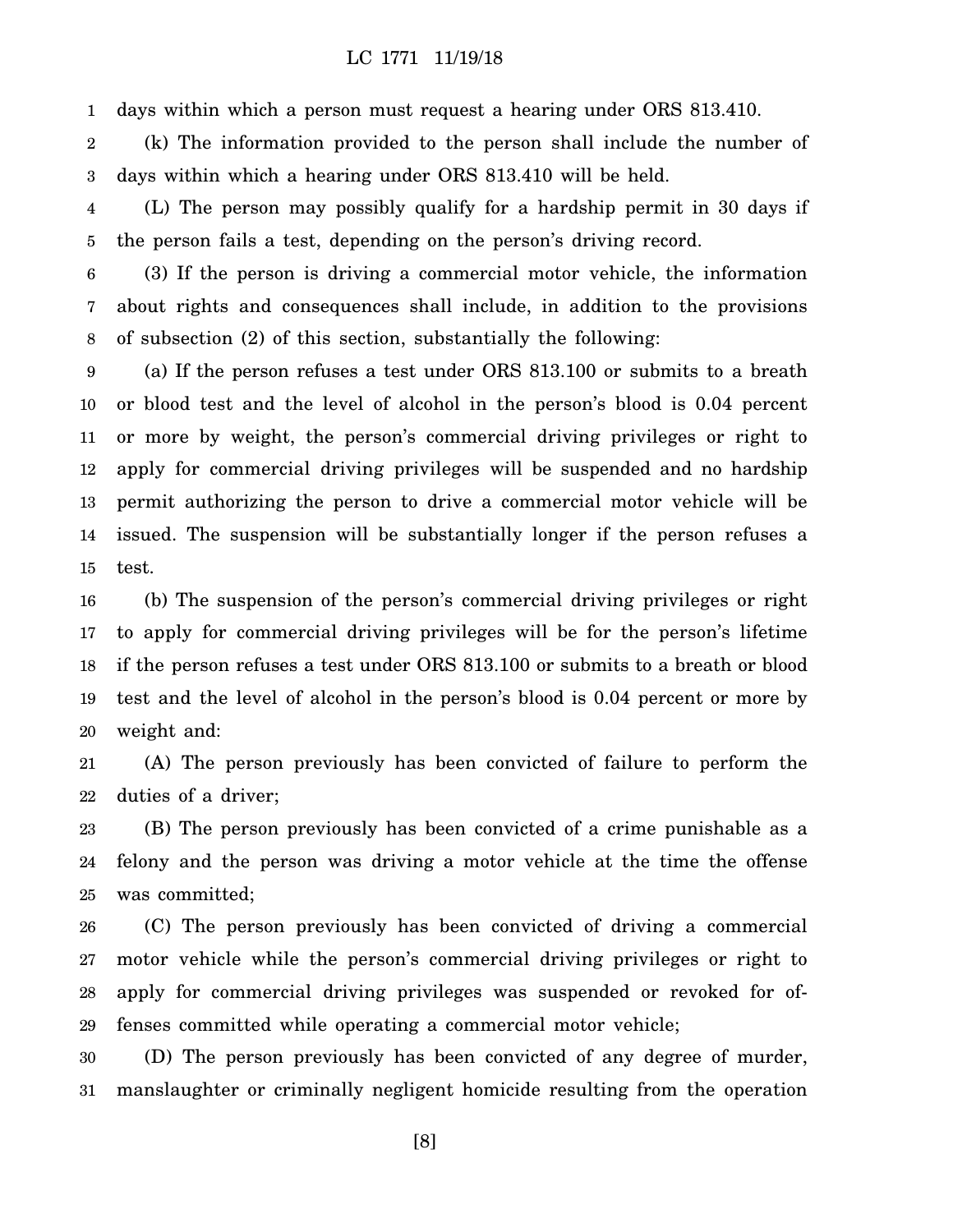1 2 of a commercial motor vehicle or assault in the first degree resulting from the operation of a commercial motor vehicle;

3 4 (E) The person previously has been convicted of driving while under the influence of intoxicants;

5 6 7 (F) The person's commercial driving privileges previously have been suspended or revoked for refusal to submit to, or failure of, a breath or blood test under ORS 813.100; or

8 9 10 11 (G) The person's right to apply for commercial driving privileges previously has been suspended or revoked for refusal to submit to, or failure of, a breath or blood test under ORS 813.100 resulting from the operation of a commercial motor vehicle.

12 13 14 (4) Nothing in this section prohibits the department from providing additional information concerning rights and consequences that the department considers convenient or appropriate.

15 **SECTION 4.** ORS 813.131 is amended to read:

16 17 18 19 20 21 22 813.131. (1) Any person who operates a motor vehicle upon premises open to the public or the highways of this state shall be deemed to have given consent, subject to the Motorist Implied Consent Law, to a chemical test of the person's urine for the purpose of determining the presence of cannabis, a controlled substance or an inhalant in the person's body if the person is arrested for driving while under the influence of intoxicants in violation of ORS 813.010 or of a municipal ordinance and either:

23 24 (a) The person takes the breath test described in ORS 813.100 and the test discloses a blood alcohol content of less than [*0.08*] **0.05** percent; or

25 26 27 28 (b) The person is involved in an accident resulting in injury or property damage. A urine test may be requested under this paragraph regardless of whether a breath test has been requested and regardless of the results of a breath test, if one is taken.

29 30 31 (2) A police officer may not request a urine test unless the officer is certified by the Department of Public Safety Standards and Training as having completed at least eight hours of training in recognition of drug im-

[9]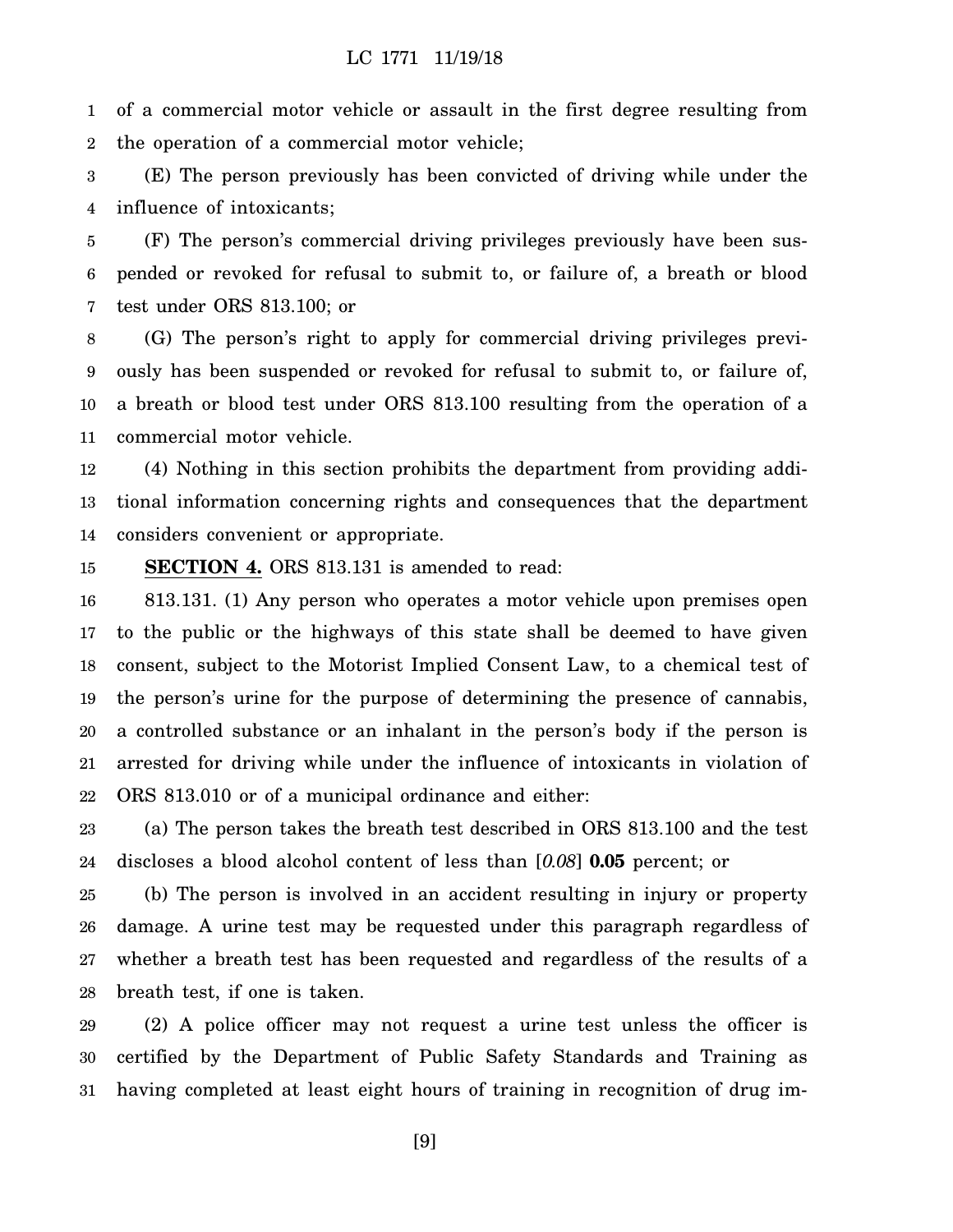1 2 3 4 paired driving and the officer has a reasonable suspicion that the person arrested has been driving while under the influence of cannabis, a controlled substance, an inhalant or any combination of cannabis, a controlled substance, an inhalant and intoxicating liquor.

5 6 (3) A person asked to give a urine sample shall be given privacy and may not be observed by a police officer when producing the sample.

7 8 9 10 11 12 (4)(a) At the trial of any civil or criminal action, suit or proceeding arising out of the acts committed by a person driving a motor vehicle while under the influence of intoxicants, a valid chemical analysis of a person's urine is admissible as evidence and may be used with other evidence, if any, to determine whether the person was driving while under the influence of intoxicants.

13 14 (b) A chemical analysis of a person's urine is valid under this subsection if analysis is performed in an accredited or licensed toxicology laboratory.

15 **SECTION 5.** ORS 813.210 is amended to read:

16 17 18 19 20 813.210. (1) After an accusatory instrument has been filed charging the defendant with the offense of driving while under the influence of intoxicants, a defendant may file with the court a petition for a driving while under the influence of intoxicants diversion agreement described in ORS 813.200. The petition:

21 22 23 24 25 (a) Must be filed within 30 days after the date of the defendant's first appearance on the summons, unless a later filing date is allowed by the court upon a showing of good cause. For purposes of this paragraph, the filing of a demurrer, a motion to suppress or a motion for an omnibus hearing does not constitute good cause.

26 27 28 29 (b) Notwithstanding paragraph (a) of this subsection, may not be filed after entry of a guilty plea or a no contest plea or after commencement of any trial on the charge whether or not a new trial or retrial is ordered for any reason.

30 31 (c) Notwithstanding paragraph (a) of this subsection, may be filed up to 14 days after the date the prosecuting attorney sends the laboratory test re-

[10]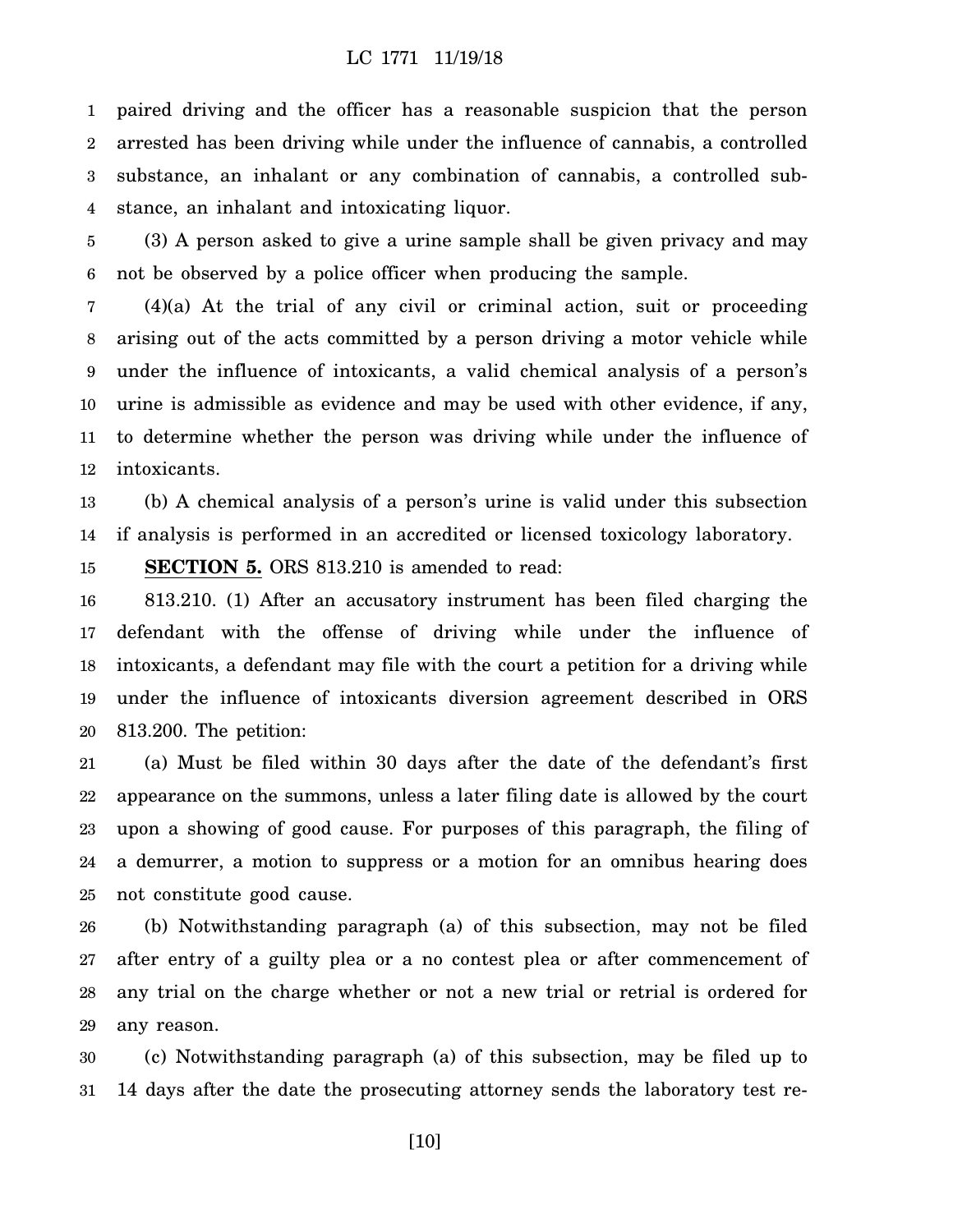1 2 sults of the defendant's urine or blood sample analysis to the defendant's attorney or, if the defendant is unrepresented, the defendant, if:

3 4 5 6 (A) The accusatory instrument alleges that the defendant was driving under the influence of intoxicants and alleges that at the time the conduct occurred the defendant was under the influence of a controlled substance or an inhalant;

7 8 9 10 (B) The defendant has not received notice of what the defendant's blood alcohol content was at the time the conduct occurred or if at the time the conduct occurred the defendant had less than [*0.08*] **0.05** percent by weight of alcohol in the blood; and

11 12 13 14 15 16 17 18 19 (C) A police officer obtained a urine or blood sample from the defendant. (2) The defendant shall pay to the court, at the time of filing a petition for a driving while under the influence of intoxicants diversion agreement, a filing fee established under ORS 813.240. The court may make provision for payment of the filing fee by the defendant on an installment basis. The court may waive all or part of the filing fee in cases involving indigent defendants. The filing fee paid to the court under this subsection shall be retained by the court if the petition is allowed. The filing fee shall be distributed as provided by ORS 813.240.

20 21 22 (3) The defendant shall pay to the agency or organization providing the screening interview, at the time the petition is allowed, the fee required by ORS 813.240 (3).

23 24 25 26 (4)(a) Unless otherwise provided under paragraph (b) of this subsection, the defendant shall pay to the court any court-appointed attorney fees agreed to under ORS 813.200 (4)(i). Payments shall be made prior to the end of the diversion period on a schedule determined by the court.

27 28 (b) The court may waive all or part of the court-appointed attorney fees agreed to under ORS 813.200 (4)(i).

29 30 31 (5) The defendant shall begin paying to the court any restitution ordered under ORS 137.108. Payments shall be made during the diversion period on a schedule determined by the court.

[11]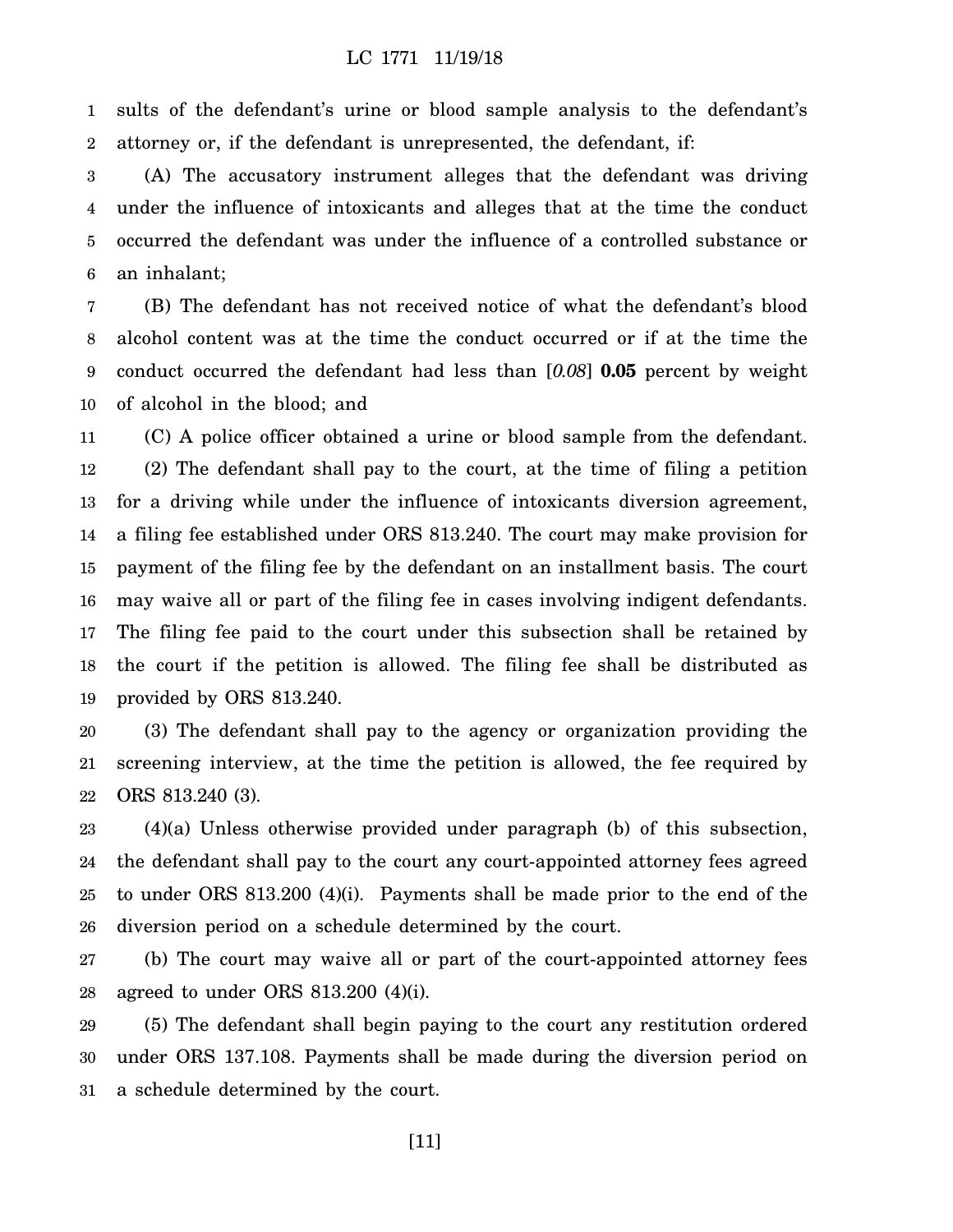1 2 3 4 5 (6) The defendant shall cause a copy of the petition for a driving while under the influence of intoxicants diversion agreement to be served upon the district attorney or city attorney. The district attorney or city attorney may file with the court, within 15 days after the date of service, a written objection to the petition and a request for a hearing.

#### 6

**SECTION 6.** ORS 813.300 is amended to read:

7 8 9 10 11 12 13 813.300. (1) At the trial of any civil or criminal action, suit or proceeding arising out of the acts committed by a person driving a motor vehicle while under the influence of intoxicants, if the amount of alcohol in the person's blood at the time alleged is less than [*0.08*] **0.05** percent by weight of alcohol as shown by chemical analysis of the person's breath or blood, it is indirect evidence that may be used with other evidence, if any, to determine whether or not the person was then under the influence of intoxicants.

14 15 (2) Not less than [*0.08*] **0.05** percent by weight of alcohol in a person's blood constitutes being under the influence of intoxicating liquor.

16 17 18 19 (3) Notwithstanding subsection (2) of this section, for purposes of the Motorist Implied Consent Law as defined in ORS 801.010, for a person who is under 21 years of age, any amount of alcohol in the blood constitutes being under the influence of intoxicating liquor.

20 21 22 (4) Percent by weight of alcohol in the blood shall be based upon grams of alcohol per 100 milliliters of blood or based upon grams of alcohol per 210 liters of breath.

23 **SECTION 7.** ORS 813.410 is amended to read:

24 25 26 27 28 29 30 31 813.410. (1) If the Department of Transportation receives from a police officer a report that is in substantial compliance with ORS 813.120, the department shall suspend the driving privileges of the person in this state on the 30th day after the date of arrest or, if the report indicates that the person failed a blood test, on the 60th day after receipt of the report, unless, at a hearing described under this section, the department determines that the suspension would not be valid as described in this section. A suspension of driving privileges imposed under this subsection shall be for a period of time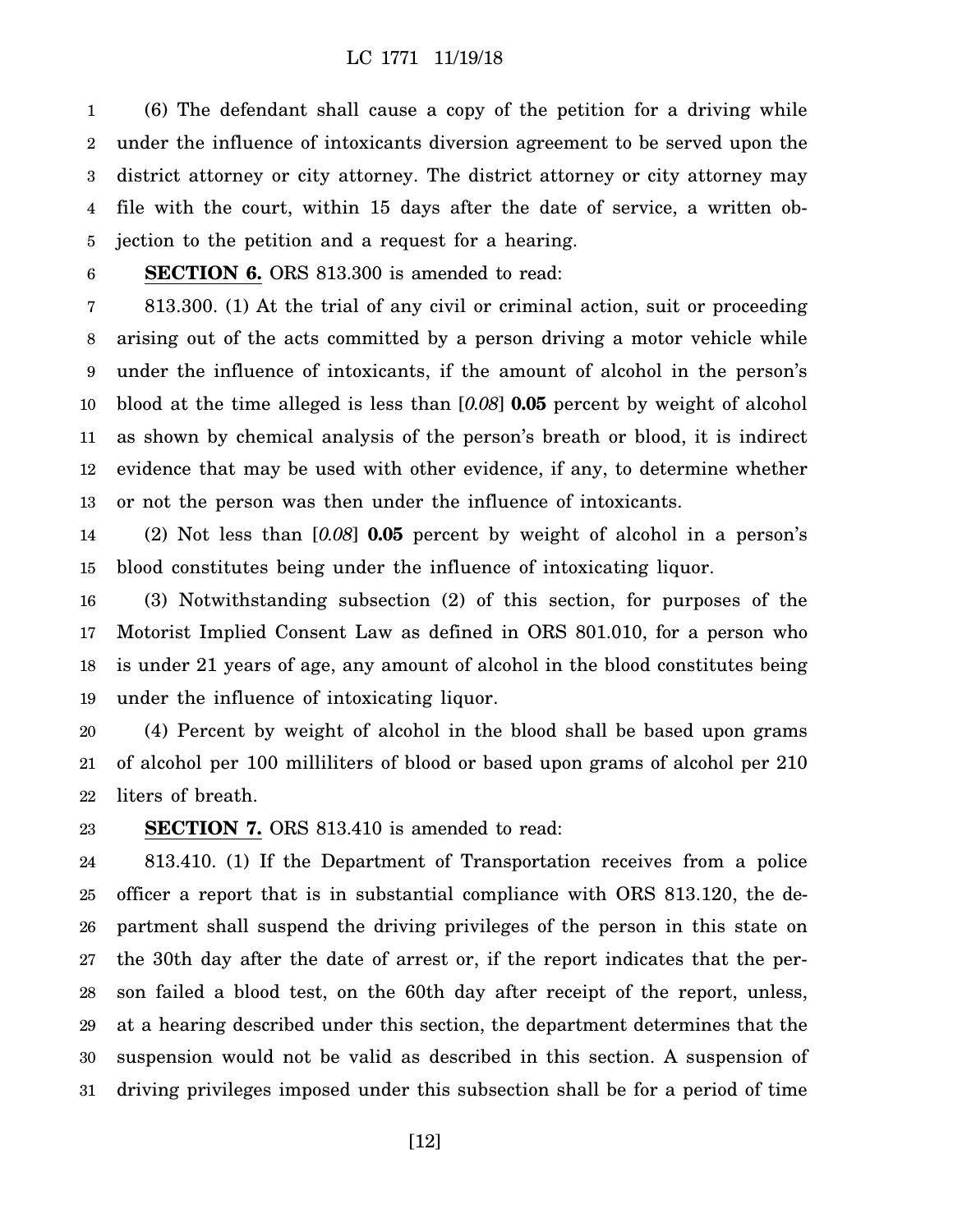1 established under ORS 813.420.

2 3 4 5 6 7 8 9 10 11 12 13 14 (2) If the department receives from a police officer a report pursuant to ORS 813.120 and the person holds commercial driving privileges and the person was driving a motor vehicle or commercial motor vehicle and refused to submit to a test under ORS 813.100 or the person was driving a commercial motor vehicle and submitted to a breath or blood test and the person's blood, as shown by the test, had 0.04 percent or more by weight of alcohol, the department shall suspend the person's commercial driving privileges on the 30th day after the date of arrest or, if the report indicates that the person failed a blood test, on the 60th day after receipt of the report, unless, at a hearing described under this section, the department determines that the suspension would not be valid as described in this section. A commercial driving privileges suspension imposed under this subsection shall be for a period of time established under ORS 809.510 or 809.520.

15 16 17 18 19 20 21 22 23 24 25 26 (3) If within 10 days from the date of arrest, or, if the person fails a blood test, within 10 days from the date the department sends notice of suspension, the department receives a written request for a hearing from a person whose driving privileges or commercial driving privileges the department proposes to suspend under this section, the department shall provide a hearing in accordance with this section. Except as otherwise provided under this section, a hearing held by the department under this section shall be subject to the provisions for contested cases, other than appeal provisions, under ORS chapter 183. The applicable appeal provisions are as provided under ORS 813.450 and section 24, chapter 672, Oregon Laws 1985. Notwithstanding ORS 809.430, the department is not required to give any notice of intent to suspend or suspension in addition to that provided under ORS 813.100.

27 28 (4) Except as provided in subsection (5) of this section, a hearing required by this section is subject to all of the following:

29 30 31 (a) The hearing shall be conducted by an administrative law judge assigned from the Office of Administrative Hearings established under ORS 183.605.

[13]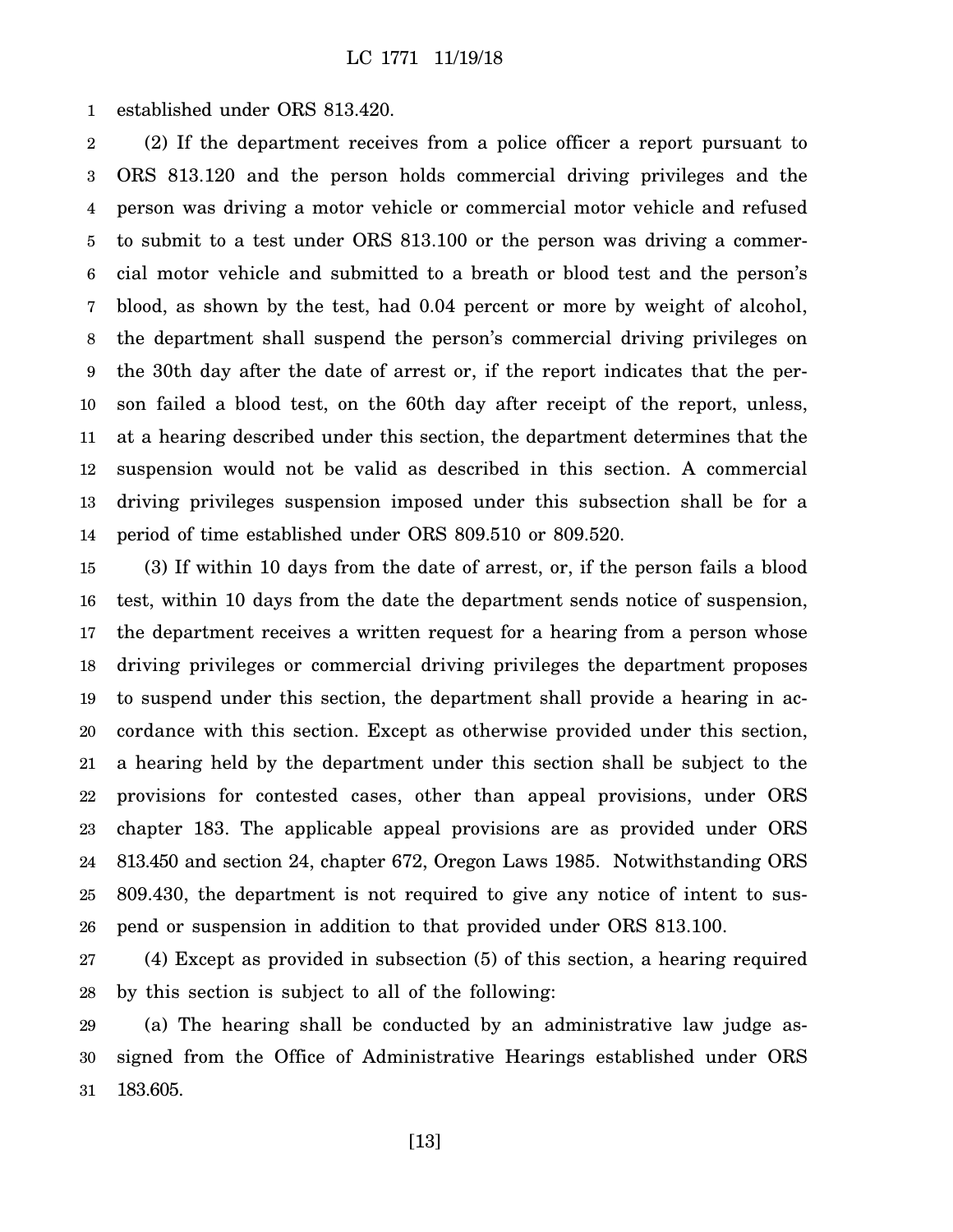1 2 (b) The administrative law judge shall conduct the hearing by telephone or other two-way electronic communication device.

3 4 (c) The department may authorize the administrative law judge to issue a final order in any case.

5 6 7 8 (d) A person who requests a hearing under this section and who fails, without just cause, to appear personally or through an attorney waives the right to a hearing. If a person waives a right to a hearing under this paragraph, the department is not required to make any showing at hearing.

9 10 11 12 (e) Except as provided in ORS 813.440 or upon remand under ORS 813.450, the department shall hold the hearing and issue a final order within 30 days of the date of the arrest or, if the person fails a blood test, within 60 days from the date the department received the report of the failure.

13 14 15 16 17 (f) In connection with the hearing, the department or its authorized representative may administer oaths and shall issue subpoenas for the appearance of witnesses by telephone or other two-way electronic communication device at the hearing requested by the person or the department and the production of relevant documents.

18 19 20 21 (g) The hearing shall be recorded by whatever means may be determined by the department and shall include testimony and exhibits, if any. The record of the proceedings may not be transcribed unless requested by a party to the proceeding.

22 23 (5)(a) A person or a police officer may request that a hearing required by this section be conducted in person.

24 25 26 (b) The department, by rule, shall establish the manner and time limitation requirements by which a person or a police officer may request that a hearing be conducted in person.

27 28 29 30 31 (c) Unless there is an agreement between the person and the department that the hearing be conducted elsewhere, a hearing requested under this subsection shall be held either in the county where the alleged offense occurred or at any place within 100 miles of the place where the offense is alleged to have occurred, as established by the department by rule.

[14]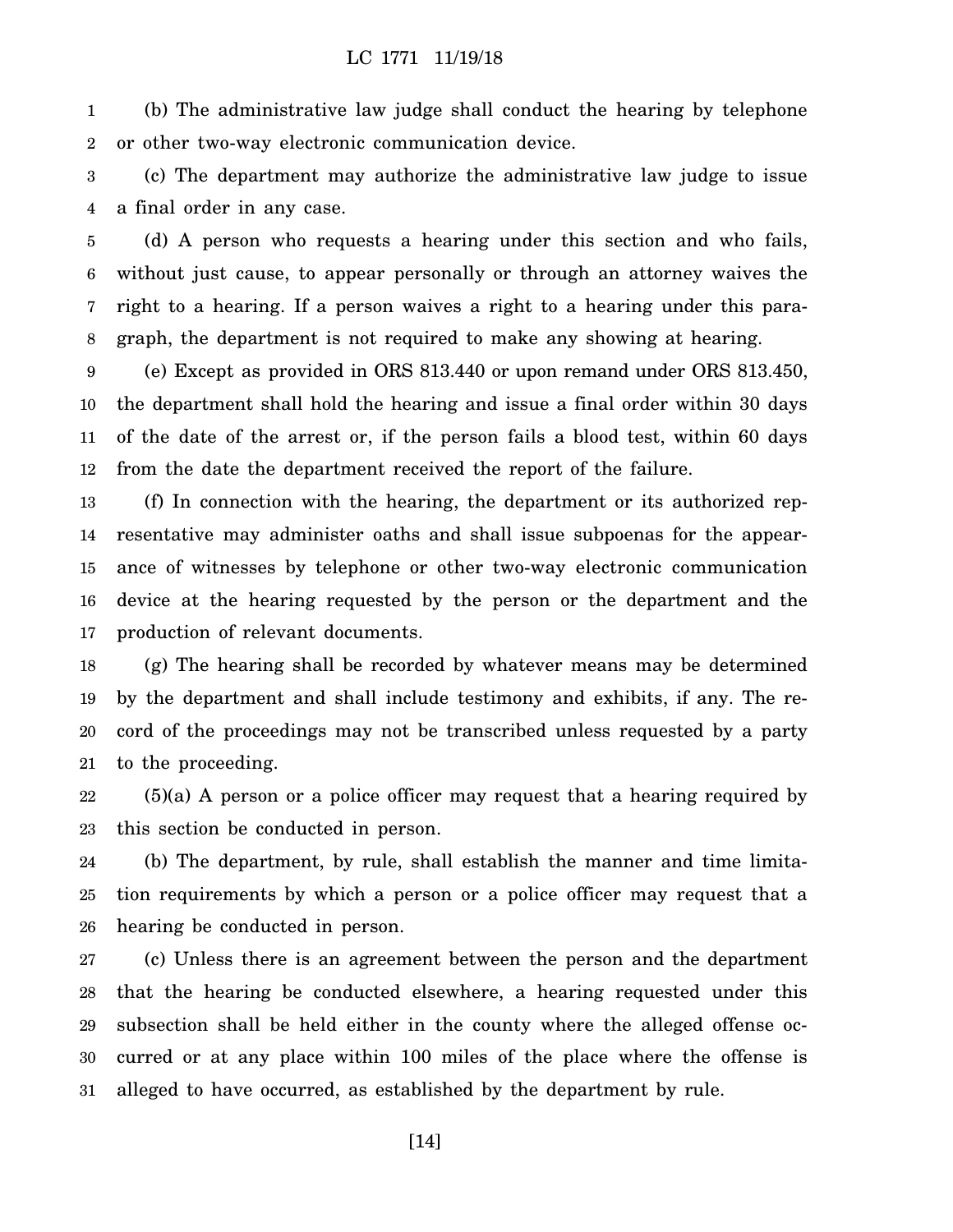1 2 3 4 (d) In connection with the hearing, the department or its authorized representative may administer oaths and shall issue subpoenas for the attendance of witnesses at the hearing requested under this subsection by the person and the production of relevant documents.

5 6 7 8 9 (6) This subsection shall be narrowly construed so as to effect the legislative purpose of limiting the scope of hearings under this section. The scope of a hearing under this section shall be limited to whether the suspension is valid as described in this subsection. A suspension under this section is valid if all of the following requirements have been met:

10 11 12 (a) The person, at the time the person was requested to submit to a test under ORS 813.100, was under arrest for driving while under the influence of intoxicants in violation of ORS 813.010 or a municipal ordinance.

13 14 15 (b) The police had reasonable grounds to believe, at the time the request was made, that the person arrested had been driving under the influence of intoxicants in violation of ORS 813.010 or of a municipal ordinance.

16 17 18 (c) The person refused a test under ORS 813.100, or took a breath or blood test and the test disclosed that the level of alcohol in the person's blood at the time of the test was:

19 20 (A) [*0.08*] **0.05** percent or more by weight if the person was not driving a commercial motor vehicle;

21 22 (B) 0.04 percent or more by weight if the person was driving a commercial motor vehicle; or

23 (C) Any amount if the person was under 21 years of age.

24 25 26 (d) If the report under ORS 813.120 indicates that the person was driving a commercial motor vehicle, the vehicle was in fact a commercial motor vehicle as defined in ORS 801.208.

27 28 (e) The person had been informed under ORS 813.100 of rights and consequences as described under ORS 813.130.

29 (f) The person was given written notice required under ORS 813.100.

30 31 (g) If the person arrested submitted to a test under ORS 813.100, the person administering the test was qualified to administer the test under ORS

[15]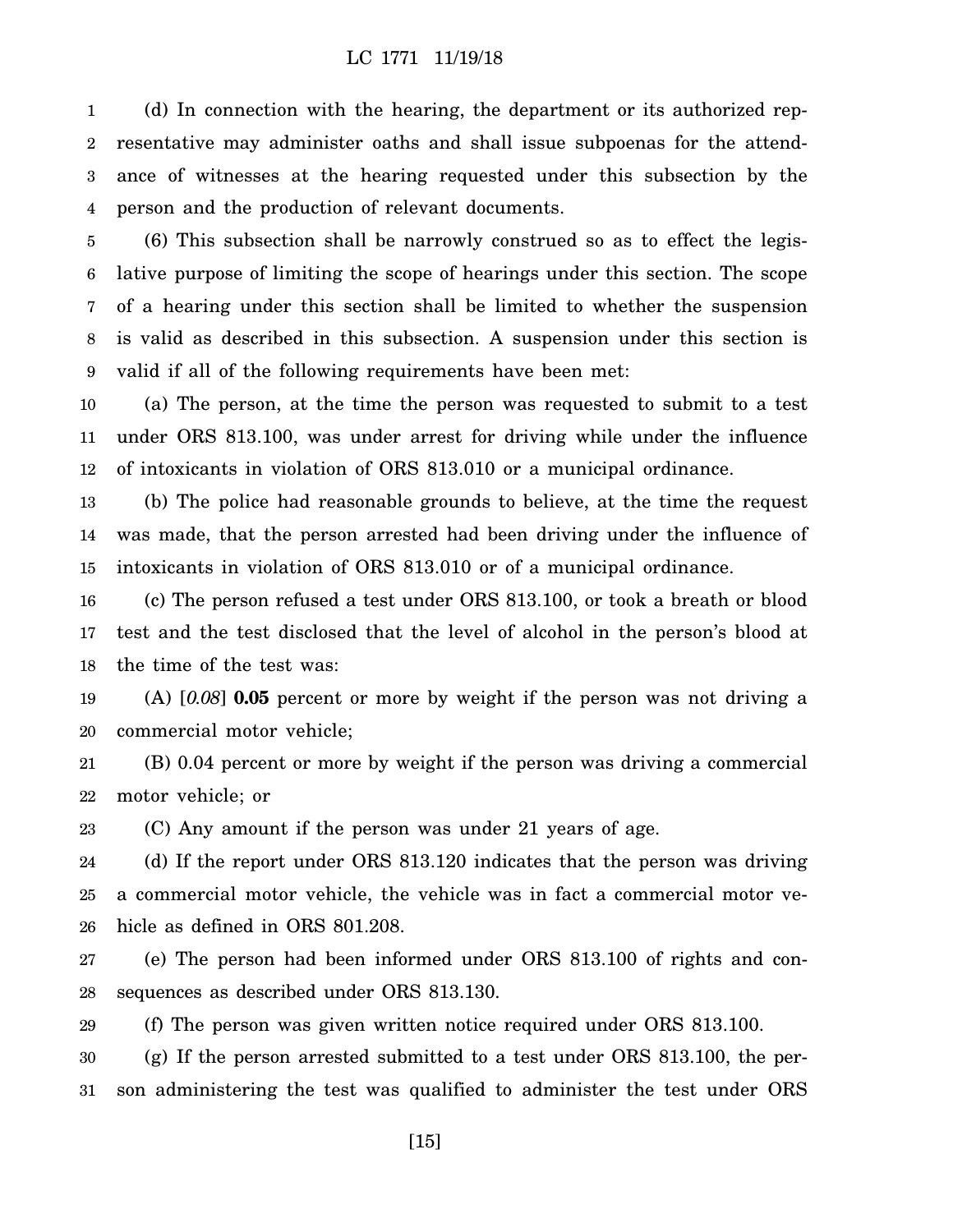1 813.160.

2 3 4 (h) If the person arrested submitted to a test under ORS 813.100, the methods, procedures and equipment used in the test complied with requirements under ORS 813.160.

5 6 7 (7) A suspension imposed under this section shall remain in effect pending any appeal or remand of a final order issued under this section and there shall be no stay of the suspension pending appeal or remand.

8 9 10 11 12 13 14 15 (8) Unless a person fails, without just cause, to appear personally or through an attorney at a hearing requested under this section, a person shall have the right to appeal any final order by the department after a hearing under this section by filing a petition. The following apply to this subsection: (a) The person shall file the petition in the circuit court for the county where the person resides or, if the person does not reside in Oregon, in the circuit court of the county in which the arrest took place within 30 days after issuance of the final order of the department.

16 17 18 (b) The court upon receipt of the petition shall set the matter for hearing upon 10 days' notice to the department and the petitioner unless hearing is waived by both the department and the petitioner.

19 **SECTION 8.** ORS 813.602 is amended to read:

20 21 22 23 24 25 813.602. (1) Subject to subsection (2) of this section, when a person is convicted of driving while under the influence of intoxicants in violation of ORS 813.010 or of a municipal ordinance, the Department of Transportation, in addition to any other requirement, shall require that the person have installed and be using an approved ignition interlock device in any vehicle operated by the person:

26 27 28 29 30 (a) Before the person is eligible for a hardship permit. The requirement is a condition of the hardship permit for the duration of the hardship permit. (b) For a first conviction, for one year after the ending date of the suspension or revocation caused by the conviction. Violation of the condition imposed under this paragraph is a Class A traffic violation.

31 (c) For a second or subsequent conviction, for two years after the ending

[16]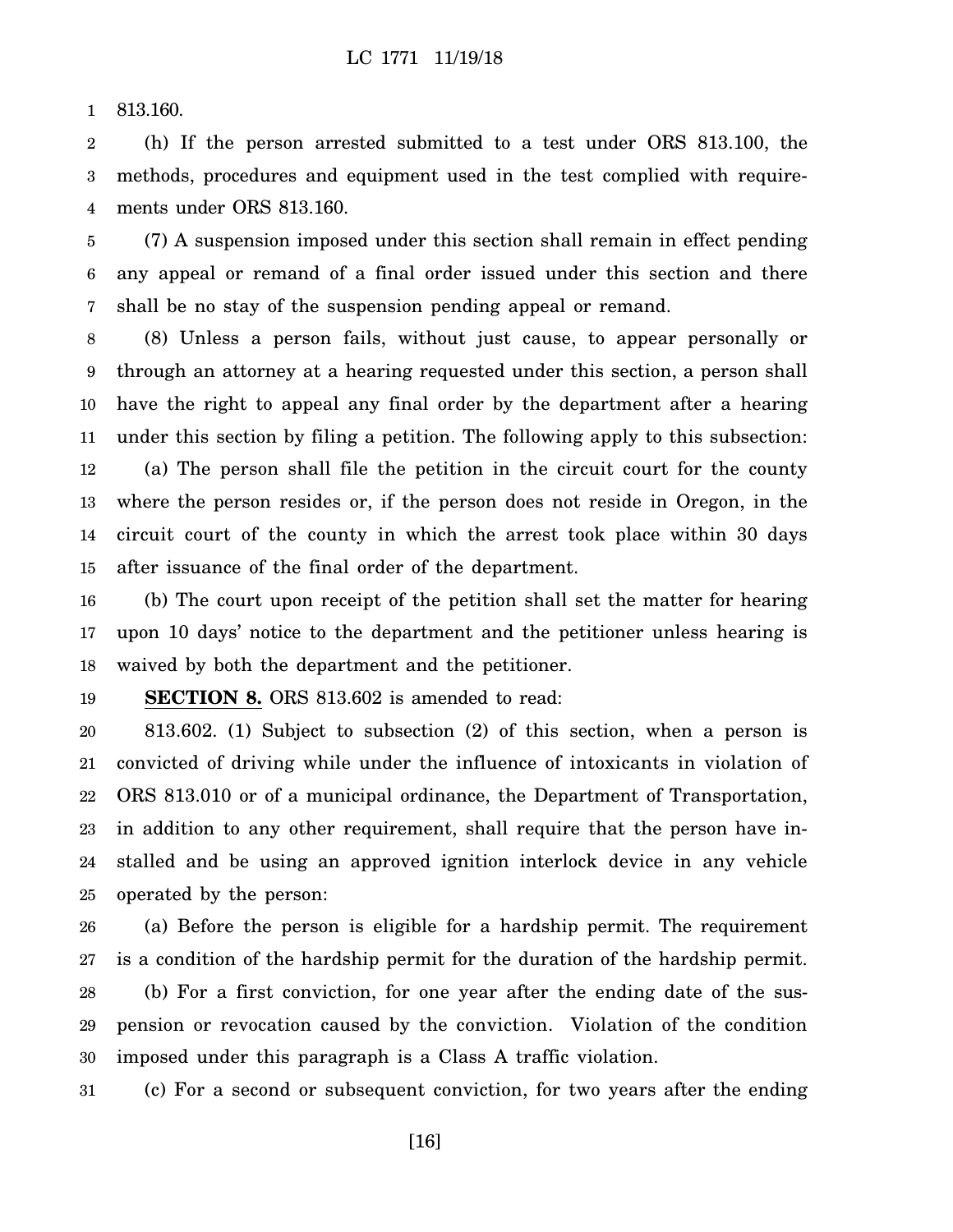1 2 date of the suspension or revocation caused by the conviction. Violation of the condition imposed under this paragraph is a Class A traffic violation.

3 4 5 6 7 8 9 10 (2) When a person is convicted of a crime or multiple crimes as described in this subsection, the department, in addition to any other requirement, shall require that the person have installed and be using an approved ignition interlock device in any vehicle operated by the person for five years after the ending date of the longest running suspension or revocation caused by any of the convictions. Violation of the condition imposed under this subsection is a Class A traffic violation. A person is subject to this subsection when the person is convicted of:

11 12 13 (a) Driving while under the influence of intoxicants in violation of ORS 813.010 or of a municipal ordinance and any of the following crimes as part of the same criminal episode:

14 (A) Any degree of murder.

15 (B) Manslaughter in the first or second degree.

16 (C) Criminally negligent homicide.

17 (D) Assault in the first degree.

18 (b) Aggravated vehicular homicide.

19 20 21 22 (c) Driving while under the influence of intoxicants in violation of ORS 813.010 or of a municipal ordinance and the person's driving privileges are revoked under ORS 809.235 (1)(b) and later ordered restored under ORS 809.235 (4).

23 24 25 (3)(a) Except as provided in paragraph (c) of this subsection, as a condition of a driving while under the influence of intoxicants diversion agreement:

26 27 28 (A) The court shall require that an approved ignition interlock device be installed and used in any vehicle operated by the person during the period of the agreement when the person has driving privileges if:

29 30 31 (i) The person submitted to a chemical test of the person's breath or blood as required under ORS 813.100 and the test disclosed a blood alcohol content of [*0.08*] **0.05** percent or more by weight;

[17]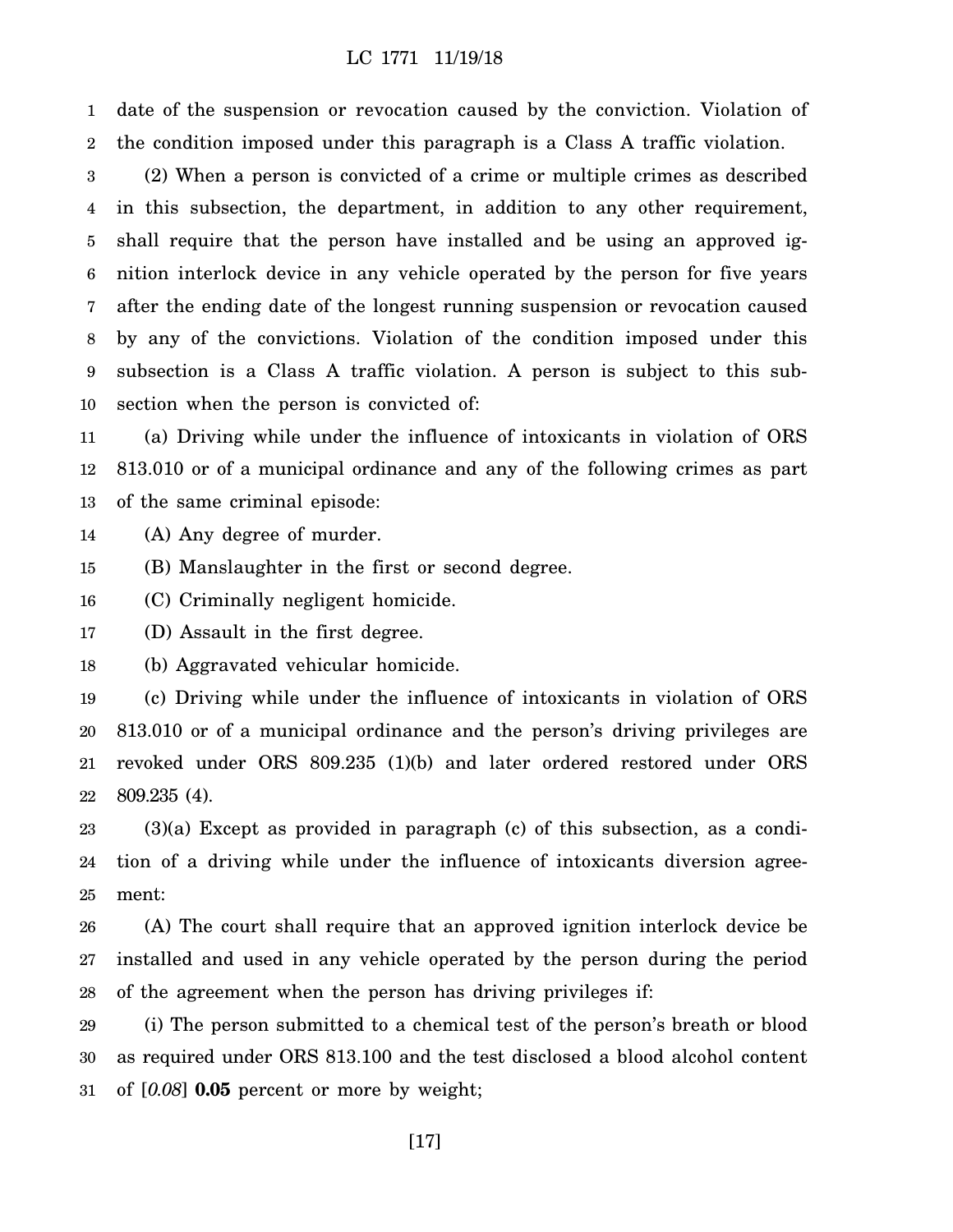1 2 (ii) The person refused to submit to a chemical test of the person's breath or blood; or

3 4 5 6 7 (iii) The person submitted to a chemical test of the person's breath, blood or urine as required under ORS 813.100 or 813.131 and the test disclosed a blood alcohol content of more than 0.00 percent by weight but less than [*0.08*] **0.05** percent by weight and disclosed the presence of cannabis, a controlled substance or an inhalant.

8 9 10 11 12 13 (B) The court may require that an approved ignition interlock device be installed and used in any vehicle operated by the person during the period of the agreement when the person has driving privileges if the person submitted to a chemical test of the person's breath, blood or urine as required under ORS 813.100 or 813.131 and the test disclosed a blood alcohol content below [*0.08*] **0.05** percent by weight.

14 15 (b) In addition to any action taken under ORS 813.255, violation of the condition imposed under this subsection is a Class A traffic violation.

16 17 18 19 20 21 22 23 24 (c) A court may exempt a person from the condition in a diversion agreement to have installed and be using an ignition interlock device if the court determines that the person meets the requirements for a medical exemption in accordance with rules adopted by the department under this section. A person granted a medical exemption under this paragraph shall carry proof of the medical exemption with the person while operating any vehicle. (4) The department shall adopt rules permitting medical exemptions from the requirements of installation and use of an ignition interlock device under this section.

25 26 27 28 (5) When a person is required to install an ignition interlock device under subsection (2) of this section, the service center providing the device shall provide notice of any installation or removal of the device or any tampering with the device to:

29 30 31 (a) The supervising court or to the court's designee, including but not limited to an agency or organization certified by the Oregon Health Authority under ORS 813.025; and

[18]